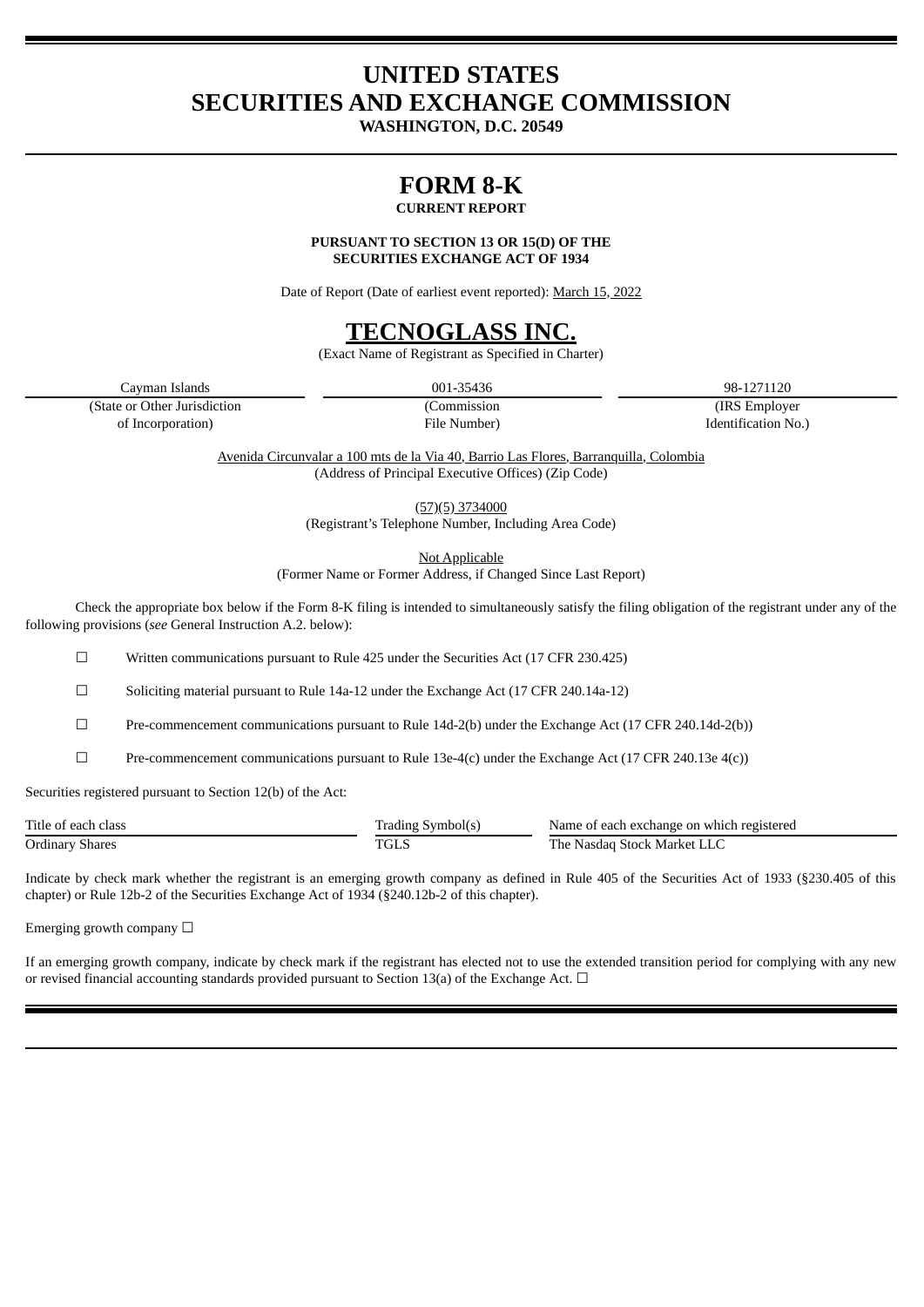### Item 5.02 Departure of Directors or Certain Officers; Election of Directors; Appointment of Certain Officers; Compensatory Arrangements of **Certain Officers.**

On March 15, 2022, the board of directors of Tecnoglass Inc. (the "Company") approved the following compensation arrangements for 2022 for each of Jose Daes, the Company's Chief Executive Officer, Christian Daes, the Company's Chief Operating Officer, and Santiago Giraldo, the Company's Chief Financial Officer: (i) with respect to each of Messrs. Daes and Daes, a base salary of \$2,100,000 plus a bonus of up to \$735,000; and (ii) with respect to Mr. Giraldo, a base salary of \$444,000 and a performance bonus of up to \$155,400 per year. Each of the bonuses will be based on the Company's 2022 financial performance and achievement of certain to-be-agreed upon targets throughout the year.

### **Item 7.01 Regulation FD Disclosure.**

On March 17, 2022, the Company issued a press release announcing the completion of the review by the Special Committee established by the Company's board of directors to assess the allegations in a short seller report issued on December 9, 2021. A copy of the press release is included as Exhibit 99.1 hereto.

The information furnished under this Item 7.01, including the exhibit related thereto, shall not be deemed "filed" for purposes of Section 18 of the Securities Exchange Act of 1934, nor shall it be deemed incorporated by reference in any disclosure document of the Company, except as shall be expressly set forth by specific reference in such document.

### **Item 9.01. Financial Statements and Exhibits.**

#### (d) Exhibits.

| Exhibit No. | Description                                                                 |
|-------------|-----------------------------------------------------------------------------|
| 99.1        | Press release dated March 17, 2022.                                         |
| 104         | Cover Page Interactive Data File (embedded within the Inline XBRL document) |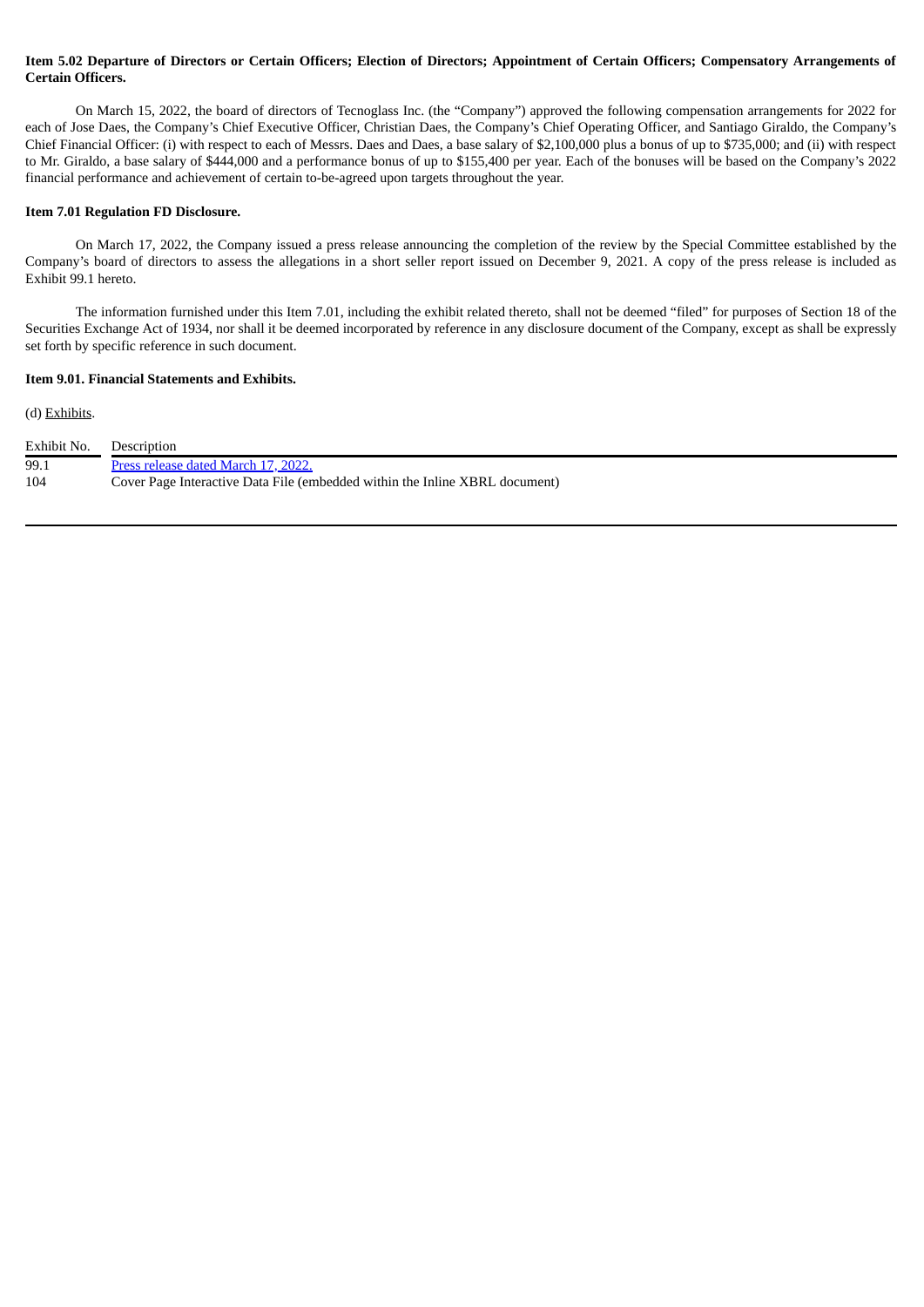### **SIGNATURE**

Pursuant to the requirements of the Securities Exchange Act of 1934, the registrant has duly caused this report to be signed on its behalf by the undersigned hereunto duly authorized.

Dated: March 17, 2022

TECNOGLASS INC.

By: */s/ Jose M. Daes* Name: Jose M. Daes Title: Chief Executive Officer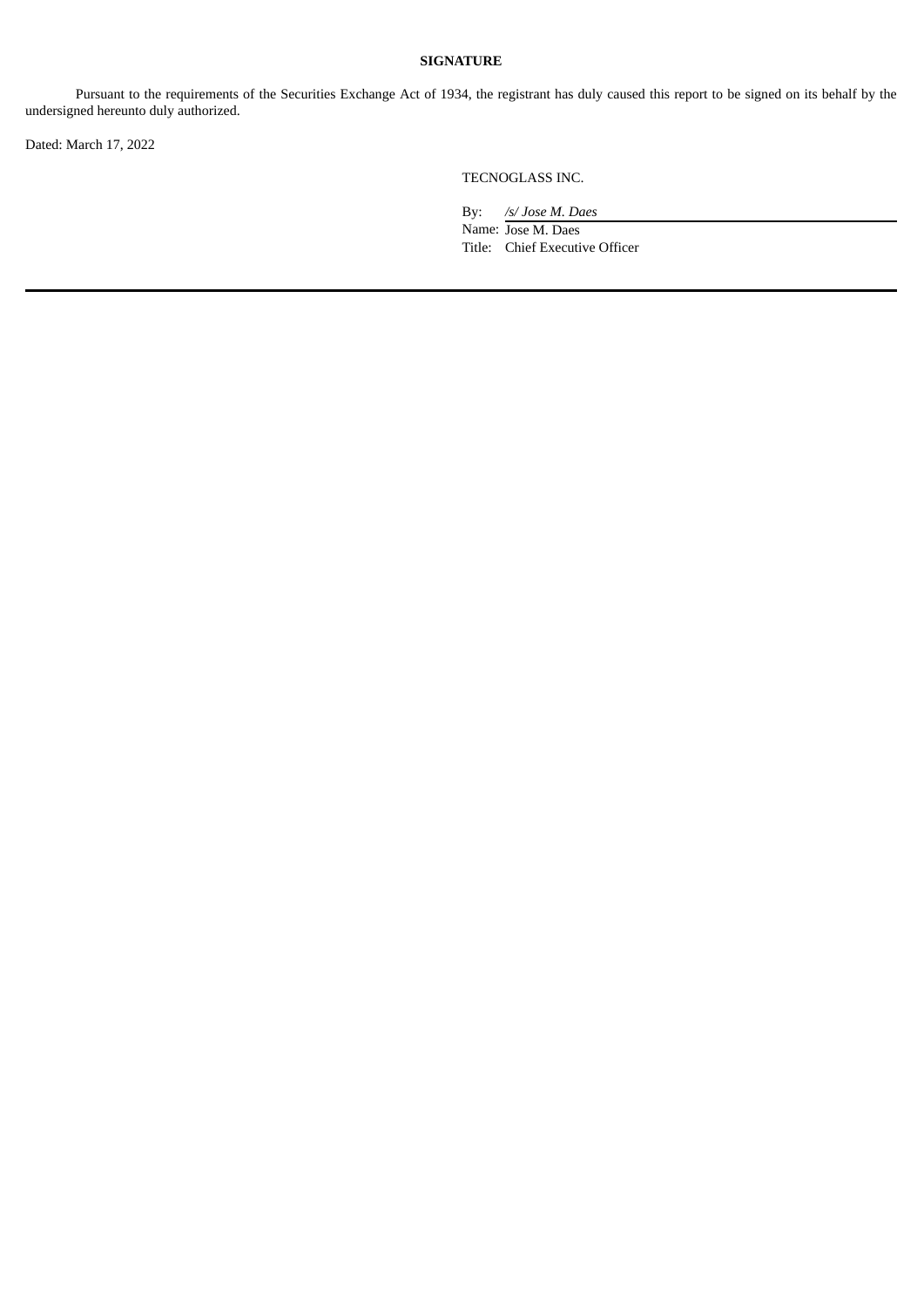<span id="page-3-0"></span>

### **Tecnoglass Special Committee Completes Review, Company Reaffirms the Veracity of its Financial Reporting**

#### **- Files 2021 Annual Report on Form 10-K -**

#### **- Reaffirms Full Year Record 2022 Growth Outlook -**

Barranquilla, Colombia - March 17, 2022 - Tecnoglass, Inc. (NASDAQ: TGLS) ("Tecnoglass" or the "Company") today announced that the Special Committee of the Company's Board of Directors that was formed to assess the allegations in a short seller report issued on December 9, 2021 has completed its fact-finding assessment. Consistent with the allegations in the short seller report and as previously outlined, the Special Committee's mandate was to (1) investigate whether transactions with certain related parties were not properly disclosed, (2) identify and consider the controls associated with related party transactions, and (3) assess the veracity of allegations in the short seller report of past law enforcement activity involving certain Tecnoglass officers. While the Special Committee has been focused only on the issues outlined above, the Special Committee did not, during the course of its work, identify evidence of fraud associated with the related-party transactions referenced in the short seller report.

The findings from the Special Committee's review have not resulted in an adverse effect on the Company's consolidated financial statements, results of operations, or liquidity for the fiscal year ended December 31, 2021 or other previously reported periods.

As part of this assessment, the Company did not identify any accounting inconsistencies requiring restatements of previous financial statements.

Yesterday, the Company filed its 2021 Annual Report on Form 10-K with the Securities and Exchange Commission in which the Company concluded that its internal controls over financial reporting were effective in providing reasonable assurance regarding the reliability of financial reporting and the preparation of financial statements for external purposes in accordance with generally accepted accounting principles. A copy of The Company's Annual Report on Form 10-K and its independent auditor's opinion is available on the SEC's website at http://sec.gov.

The Company also reaffirmed its full year 2022 outlook, as issued on March 3, 2022, for revenues to grow to a range of \$575 million to \$600 million and for adjusted EBITDA $^1$  to increase to a range of \$170 million to \$190 million.